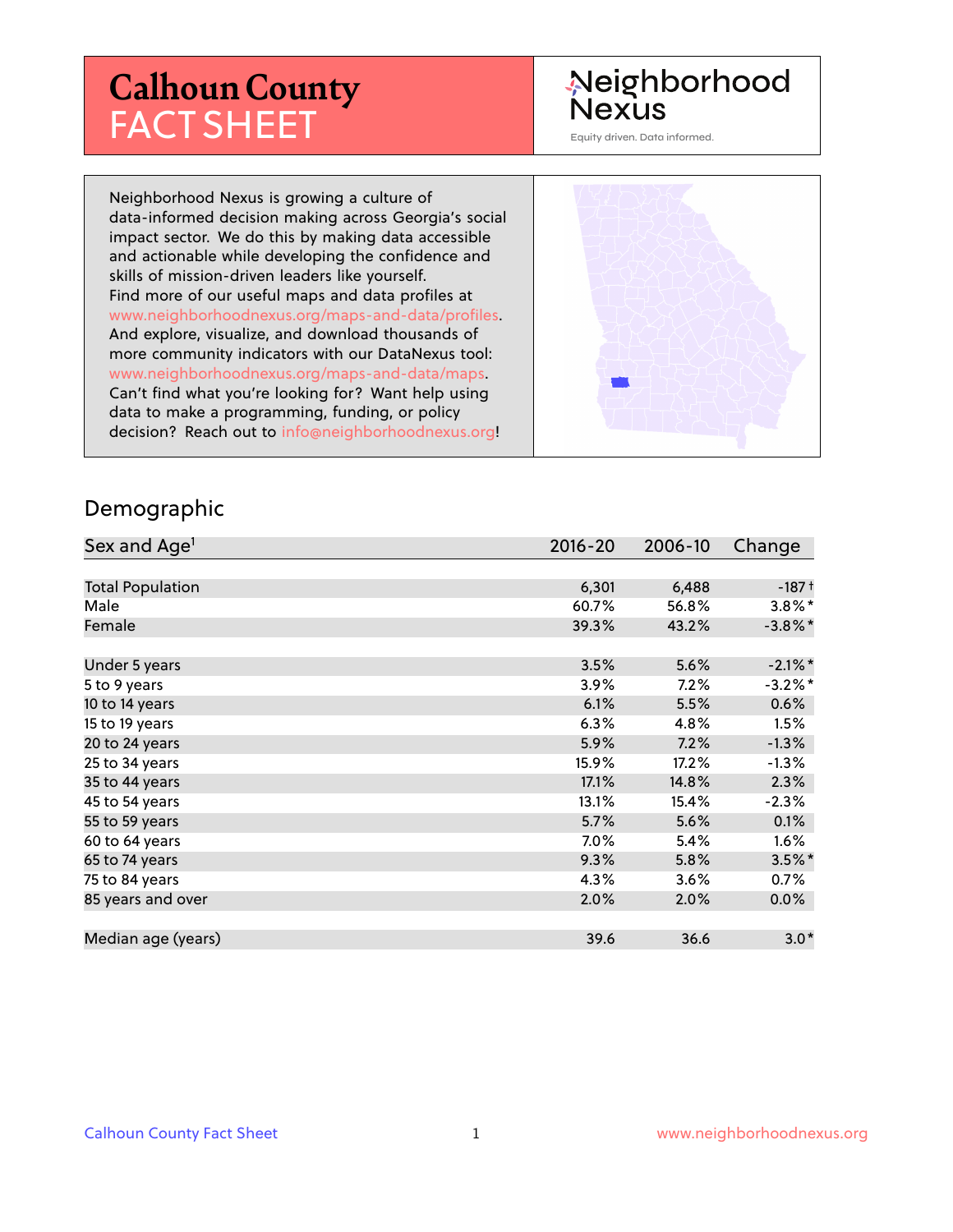# Demographic, continued...

| Race <sup>2</sup>                                            | $2016 - 20$ | 2006-10 | Change     |
|--------------------------------------------------------------|-------------|---------|------------|
| <b>Total population</b>                                      | 6,301       | 6,488   | $-187+$    |
| One race                                                     | 98.4%       | 100.0%  | $-1.6%$    |
| White                                                        | 33.9%       | 34.9%   | $-1.0%$    |
| <b>Black or African American</b>                             | 60.2%       | 60.9%   | $-0.7%$    |
| American Indian and Alaska Native                            | 0.0%        | 0.5%    | $-0.5%$    |
| Asian                                                        | 0.9%        | 0.2%    | $0.7%$ *   |
| Native Hawaiian and Other Pacific Islander                   | 0.0%        | 0.0%    | 0.0%       |
| Some other race                                              | 3.4%        | 3.5%    | $-0.0%$    |
| Two or more races                                            | 1.6%        | 0.0%    | 1.6%       |
| Race alone or in combination with other race(s) <sup>3</sup> | $2016 - 20$ | 2006-10 | Change     |
| Total population                                             | 6,301       | 6,488   | $-187+$    |
| White                                                        | 35.3%       | 34.9%   | 0.4%       |
| <b>Black or African American</b>                             | 61.1%       | 60.9%   | 0.2%       |
| American Indian and Alaska Native                            | 0.4%        | 0.5%    | $-0.2%$    |
| Asian                                                        | 0.9%        | 0.2%    | $0.7%$ *   |
| Native Hawaiian and Other Pacific Islander                   | 0.0%        | 0.0%    | 0.0%       |
| Some other race                                              | 4.0%        | 3.5%    | 0.5%       |
| Hispanic or Latino and Race <sup>4</sup>                     | $2016 - 20$ | 2006-10 | Change     |
| <b>Total population</b>                                      | 6,301       | 6,488   | $-187+$    |
| Hispanic or Latino (of any race)                             | 5.0%        | 5.1%    | $-0.2%$    |
| Not Hispanic or Latino                                       | 95.0%       | 94.9%   | 0.2%       |
| White alone                                                  | 32.5%       | 33.6%   | $-1.1\%$ * |
| Black or African American alone                              | 60.2%       | 60.9%   | $-0.8%$    |
| American Indian and Alaska Native alone                      | 0.0%        | 0.0%    | 0.0%       |
| Asian alone                                                  | 0.9%        | 0.2%    | $0.7%$ *   |
| Native Hawaiian and Other Pacific Islander alone             | 0.0%        | 0.0%    | 0.0%       |
| Some other race alone                                        | 0.4%        | 0.2%    | 0.2%       |
| Two or more races                                            | 1.1%        | 0.0%    | 1.1%       |
| U.S. Citizenship Status <sup>5</sup>                         | $2016 - 20$ | 2006-10 | Change     |
| Foreign-born population                                      | 288         | 229     | 59         |
| Naturalized U.S. citizen                                     | 13.2%       | 17.5%   | $-4.3%$    |
| Not a U.S. citizen                                           | 86.8%       | 82.5%   | 4.3%       |
| Citizen, Voting Age Population <sup>6</sup>                  | $2016 - 20$ | 2006-10 | Change     |
| Citizen, 18 and over population                              | 4,988       | 4,952   | 36         |
| Male                                                         | 61.9%       | 58.9%   | $3.0\%$ *  |
| Female                                                       | 38.1%       | 41.1%   | $-3.0\%$ * |
|                                                              |             |         |            |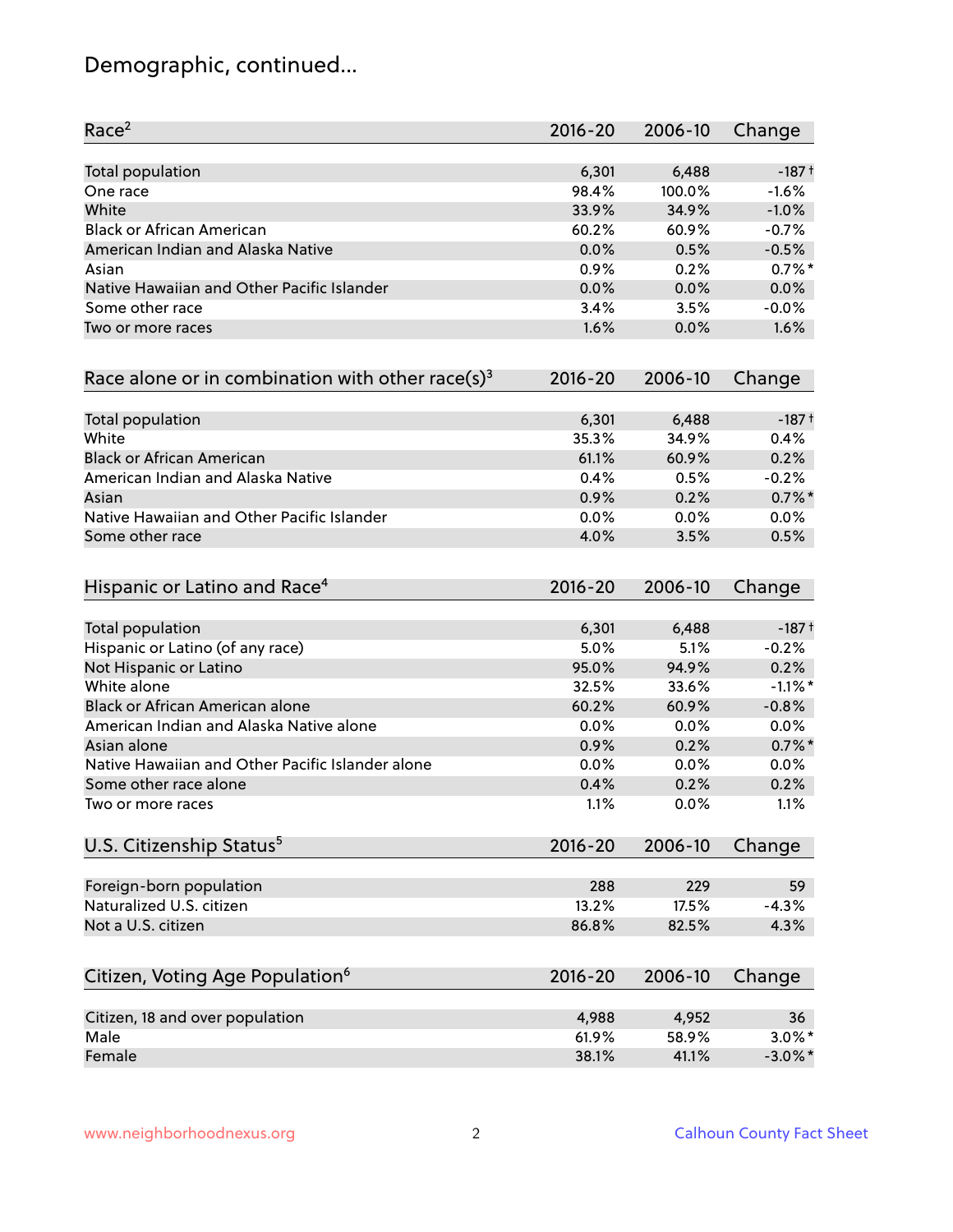#### Economic

| Income <sup>7</sup>                                 | $2016 - 20$ | 2006-10 | Change     |
|-----------------------------------------------------|-------------|---------|------------|
|                                                     |             |         |            |
| All households                                      | 1,726       | 1,746   | $-20$      |
| Less than \$10,000                                  | 11.1%       | 17.5%   | $-6.3\%$ * |
| \$10,000 to \$14,999                                | 7.0%        | 9.2%    | $-2.2%$    |
| \$15,000 to \$24,999                                | 15.3%       | 18.4%   | $-3.1%$    |
| \$25,000 to \$34,999                                | 9.8%        | 8.8%    | 1.0%       |
| \$35,000 to \$49,999                                | 14.5%       | 18.4%   | $-3.9%$    |
| \$50,000 to \$74,999                                | 21.6%       | 15.5%   | 6.0%       |
| \$75,000 to \$99,999                                | 8.9%        | 5.0%    | 3.8%       |
| \$100,000 to \$149,999                              | 7.1%        | 5.8%    | 1.2%       |
| \$150,000 to \$199,999                              | 3.3%        | 0.5%    | $2.8\%$ *  |
| \$200,000 or more                                   | 1.4%        | 0.9%    | 0.6%       |
| Median household income (dollars)                   | 41,962      | 30,522  | $11,440*$  |
| Mean household income (dollars)                     | 53,560      | 38,956  | 14,603*    |
| With earnings                                       | 75.0%       | 73.2%   | 1.8%       |
| Mean earnings (dollars)                             | 52,428      | 41,420  | 11,008*    |
| <b>With Social Security</b>                         | 44.2%       | 37.2%   | $7.0\%$ *  |
| Mean Social Security income (dollars)               | 15,578      | 11,494  | 4,084*     |
| With retirement income                              | 14.5%       | 8.3%    | $6.2\%$ *  |
| Mean retirement income (dollars)                    | 28,244      | 10,363  | 17,882*    |
| With Supplemental Security Income                   | 7.0%        | 10.5%   | $-3.5%$    |
| Mean Supplemental Security Income (dollars)         | 8,866       | 7,592   | 1,274      |
| With cash public assistance income                  | 1.2%        | 3.3%    | $-2.1%$    |
| Mean cash public assistance income (dollars)        | 3,624       | 2,009   | $1,615*$   |
| With Food Stamp/SNAP benefits in the past 12 months | 33.1%       | 22.9%   | 10.2%*     |
|                                                     |             |         |            |
| Families                                            | 1,216       | 1,111   | 105        |
| Less than \$10,000                                  | 8.7%        | 7.7%    | 1.0%       |
| \$10,000 to \$14,999                                | 2.6%        | 4.1%    | $-1.4%$    |
| \$15,000 to \$24,999                                | 11.6%       | 21.0%   | $-9.4%$ *  |
| \$25,000 to \$34,999                                | 13.7%       | 12.3%   | 1.3%       |
| \$35,000 to \$49,999                                | 13.9%       | 17.2%   | $-3.3%$    |
| \$50,000 to \$74,999                                | 24.9%       | 18.9%   | 6.0%       |
| \$75,000 to \$99,999                                | 11.3%       | 7.6%    | 3.8%       |
| \$100,000 to \$149,999                              | 9.0%        | 9.2%    | $-0.2%$    |
| \$150,000 to \$199,999                              | 3.4%        | 0.7%    | $2.7\%$ *  |
| \$200,000 or more                                   | 0.9%        | 1.4%    | $-0.4%$    |
| Median family income (dollars)                      | 49,531      | 37,309  | $12,222*$  |
| Mean family income (dollars)                        | 58,634      | 48,350  | 10,285*    |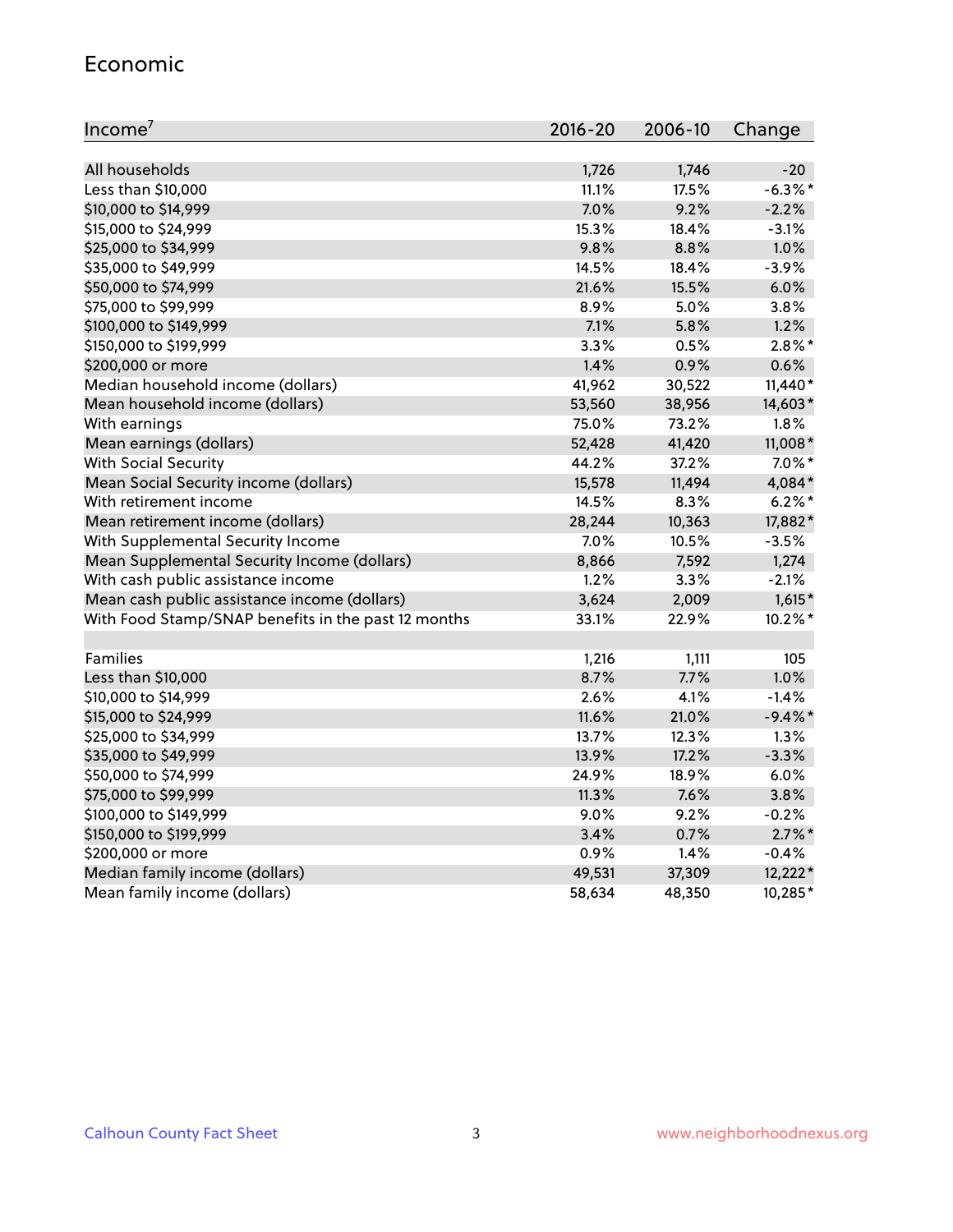### Economic, continued...

| Income, continued <sup>8</sup>                                        | $2016 - 20$ | 2006-10 | Change             |
|-----------------------------------------------------------------------|-------------|---------|--------------------|
|                                                                       |             |         |                    |
| Nonfamily households                                                  | 510         | 635     | $-125$             |
| Median nonfamily income (dollars)                                     | 18,684      | 14,072  | $4,612*$           |
| Mean nonfamily income (dollars)                                       | 36,290      | 21,117  | 15,173*            |
| Median earnings for workers (dollars)                                 | 25,441      | 17,781  | 7,660*             |
| Median earnings for male full-time, year-round workers                | 36,080      | 27,096  | 8,984*             |
| (dollars)                                                             |             |         |                    |
| Median earnings for female full-time, year-round workers<br>(dollars) | 37,868      | 20,845  | 17,023*            |
| Per capita income (dollars)                                           | 15,461      | 12,452  | $3,009*$           |
|                                                                       |             |         |                    |
| Families and People Below Poverty Level <sup>9</sup>                  | 2016-20     | 2006-10 | Change             |
|                                                                       |             |         |                    |
| <b>All families</b>                                                   | 19.1%       | 20.3%   | $-1.3%$            |
| With related children under 18 years                                  | 23.4%       | 28.7%   | $-5.3%$            |
| With related children under 5 years only                              | 65.8%       | 31.1%   | 34.7%              |
| Married couple families                                               | 12.7%       | 11.5%   | 1.2%               |
| With related children under 18 years                                  | 11.2%       | 11.5%   | $-0.3%$            |
| With related children under 5 years only                              | 0.0%        | 0.0%    | 0.0%               |
| Families with female householder, no husband present                  | 28.4%       | 44.1%   | $-15.7%$           |
| With related children under 18 years                                  | 36.9%       | 52.8%   | $-15.9%$           |
| With related children under 5 years only                              | 100.0%      | 59.0%   | 41.0%              |
| All people                                                            | 24.9%       | 28.8%   | $-3.9%$            |
| Under 18 years                                                        | 30.4%       | 42.0%   | $-11.6%$           |
| Related children under 18 years                                       | 30.4%       | 42.0%   | $-11.6%$           |
| Related children under 5 years                                        | 47.4%       | 48.1%   | $-0.7%$            |
| Related children 5 to 17 years                                        | 26.1%       | 39.7%   | $-13.6%$           |
| 18 years and over                                                     | 23.1%       | 24.2%   | $-1.1%$            |
| 18 to 64 years                                                        | 25.4%       | 26.4%   | $-1.0%$            |
| 65 years and over                                                     | 16.5%       | 14.6%   | 1.9%               |
| People in families                                                    | 23.0%       | 26.1%   | $-3.0%$            |
| Unrelated individuals 15 years and over                               | 34.4%       | 37.1%   | $-2.7%$            |
|                                                                       |             |         |                    |
| Non-Hispanic white people                                             | 9.3%        | 16.5%   | $-7.2%$            |
| Black or African-American people                                      | 35.4%       | 34.9%   | 0.4%               |
| Asian people                                                          | 40.7%       | (X)     | $(X)$ <sup>+</sup> |
| Hispanic or Latino people                                             | 1.3%        | 38.2%   | $-36.9%$           |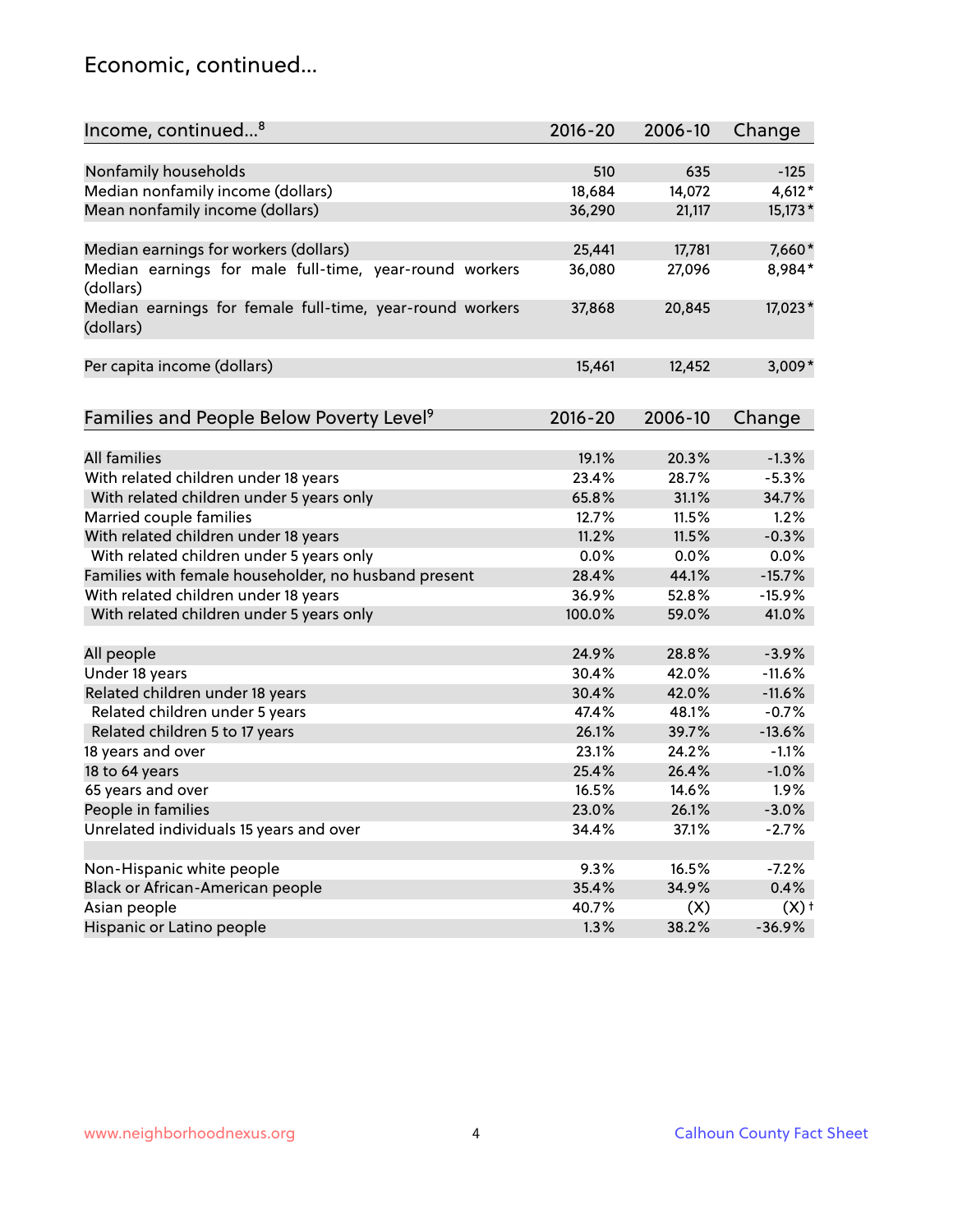# Employment

| Employment Status <sup>10</sup>                                                               | 2010        | 2020    | Change     |
|-----------------------------------------------------------------------------------------------|-------------|---------|------------|
| In Labor Force                                                                                | 2,237       | 2,620   | 2,620      |
| <b>Unemployment Rate</b>                                                                      | 5.1%        | 8.8%    | $-3.7%$    |
| Industry <sup>11</sup>                                                                        | $2016 - 20$ | 2006-10 | Change     |
|                                                                                               |             |         |            |
| Civilian employed population 16 years and over                                                | 1,735       | 2,283   | $-548*$    |
| Agriculture, forestry, fishing and hunting, and mining                                        | 14.5%       | 10.1%   | 4.4%       |
| Construction                                                                                  | 4.1%        | 7.6%    | $-3.5%$    |
| Manufacturing                                                                                 | 9.9%        | 11.0%   | $-1.1%$    |
| Wholesale trade                                                                               | 2.2%        | 2.5%    | $-0.3%$    |
| Retail trade                                                                                  | 15.9%       | 14.5%   | 1.4%       |
| Transportation and warehousing, and utilities                                                 | 1.8%        | 3.2%    | $-1.5%$    |
| Information                                                                                   | 0.0%        | 1.2%    | $-1.2%$    |
| Finance and insurance, and real estate and rental and leasing                                 | 2.1%        | 2.8%    | $-0.8%$    |
| Professional, scientific, and management, and administrative<br>and waste management services | 2.8%        | 6.5%    | $-3.7%$    |
| Educational services, and health care and social assistance                                   | 27.7%       | 22.9%   | 4.8%       |
| Arts, entertainment, and recreation, and accommodation and<br>food services                   | 2.0%        | 4.6%    | $-2.6%$    |
| Other services, except public administration                                                  | 4.9%        | 2.9%    | 2.0%       |
| Public administration                                                                         | 12.2%       | 10.2%   | 2.0%       |
| Occupation <sup>12</sup>                                                                      | $2016 - 20$ | 2006-10 | Change     |
|                                                                                               |             |         |            |
| Civilian employed population 16 years and over                                                | 1,735       | 2,283   | $-548*$    |
| Management, business, science, and arts occupations                                           | 30.0%       | 18.8%   | $11.1\%$ * |
| Service occupations                                                                           | 18.0%       | 24.2%   | $-6.2%$    |
| Sales and office occupations                                                                  | 22.1%       | 21.4%   | 0.7%       |
| Natural<br>construction,<br>and<br>maintenance<br>resources,<br>occupations                   | 14.4%       | 15.1%   | $-0.7%$    |
| Production, transportation, and material moving occupations                                   | 15.6%       | 20.5%   | $-4.9%$    |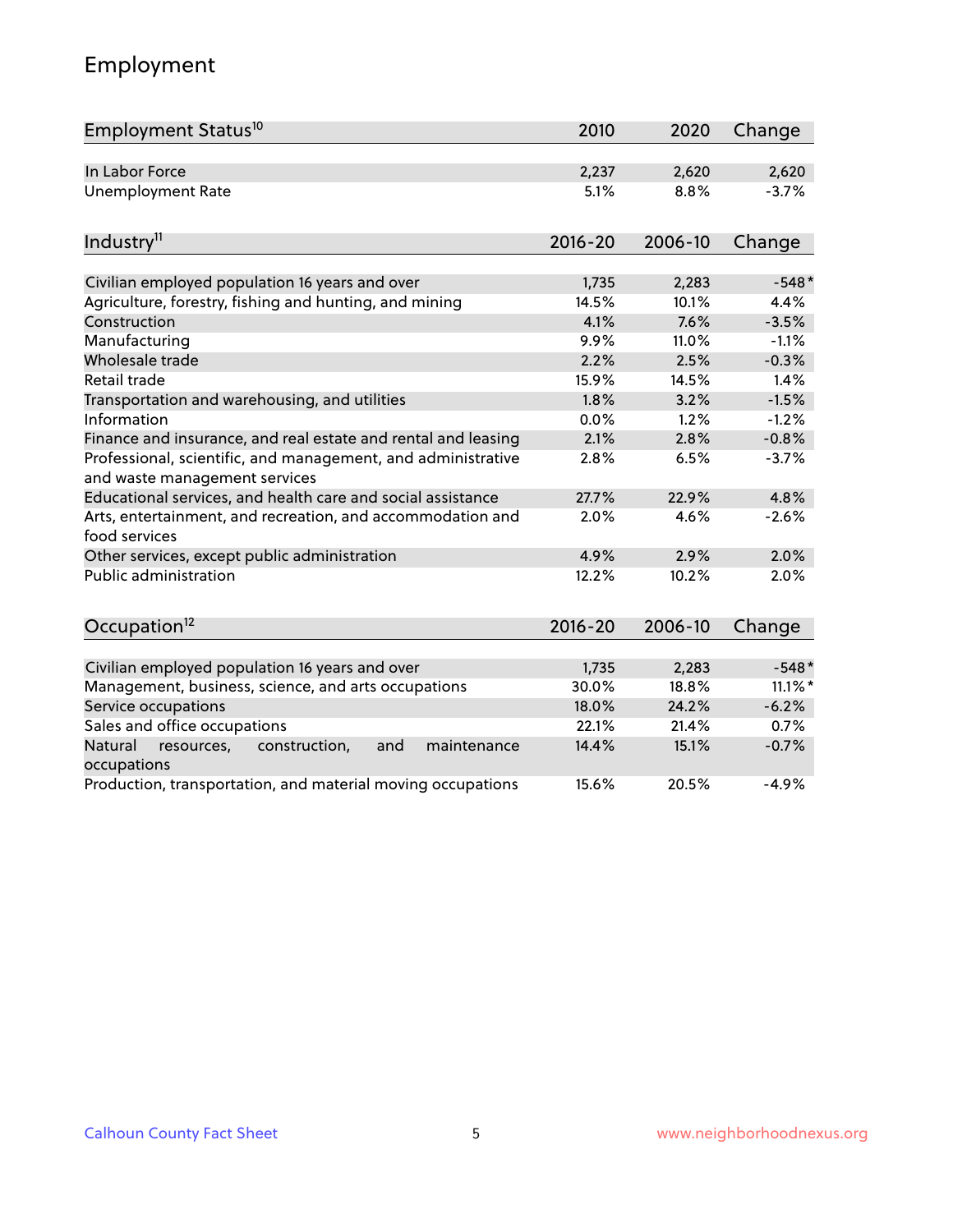# Employment, continued...

| Class of Worker <sup>13</sup>                          | $2016 - 20$ | 2006-10 | Change   |
|--------------------------------------------------------|-------------|---------|----------|
| Civilian employed population 16 years and over         | 1,735       | 2,283   | $-548*$  |
| Private wage and salary workers                        | 75.2%       | 70.3%   | 4.9%     |
| Government workers                                     | 21.0%       | 25.2%   | $-4.1%$  |
| Self-employed in own not incorporated business workers | 3.4%        | 4.5%    | $-1.1%$  |
| Unpaid family workers                                  | 0.3%        | 0.0%    | 0.3%     |
| Job Flows <sup>14</sup>                                | 2019        | 2010    | Change   |
| Total Jobs in county                                   | 994         | 1,209   | $-215$   |
| Held by residents of county                            | 32.4%       | 39.5%   | $-7.1%$  |
|                                                        | 67.6%       |         | 7.1%     |
| Held by non-residents of county                        |             | 60.5%   |          |
| Jobs by Industry Sector <sup>15</sup>                  | 2019        | 2010    | Change   |
| Total Jobs in county                                   | 994         | 1,209   | $-215$   |
| Goods Producing sectors                                | 16.0%       | 14.3%   | 1.7%     |
| Trade, Transportation, and Utilities sectors           | 37.2%       | 21.1%   | 16.1%    |
| All Other Services sectors                             | 46.8%       | 64.6%   | $-17.8%$ |
|                                                        |             |         |          |
| Total Jobs in county held by county residents          | 322         | 478     | $-156$   |
| <b>Goods Producing sectors</b>                         | 22.0%       | 15.7%   | 6.4%     |
| Trade, Transportation, and Utilities sectors           | 36.0%       | 24.3%   | 11.8%    |
| All Other Services sectors                             | 41.9%       | 60.0%   | $-18.1%$ |
| Jobs by Earnings <sup>16</sup>                         | 2019        | 2010    | Change   |
|                                                        | 994         |         | $-215$   |
| Total Jobs in county                                   | 18.9%       | 1,209   |          |
| Jobs with earnings \$1250/month or less                |             | 28.0%   | $-9.1%$  |
| Jobs with earnings \$1251/month to \$3333/month        | 50.4%       | 58.6%   | $-8.2%$  |
| Jobs with earnings greater than \$3333/month           | 30.7%       | 13.4%   | 17.3%    |
| Total Jobs in county held by county residents          | 322         | 478     | $-156$   |
| Jobs with earnings \$1250/month or less                | 32.6%       | 37.2%   | $-4.6%$  |
| Jobs with earnings \$1251/month to \$3333/month        | 47.8%       | 51.5%   | $-3.6\%$ |
| Jobs with earnings greater than \$3333/month           | 19.6%       | 11.3%   | 8.3%     |
|                                                        |             |         |          |
| Jobs by Age of Worker <sup>17</sup>                    | 2019        | 2010    | Change   |
| Total Jobs in county                                   | 994         | 1,209   | $-215$   |
| Jobs with workers age 29 or younger                    | 13.4%       | 14.2%   | $-0.8%$  |
| Jobs with workers age 30 to 54                         | 55.1%       | 59.1%   | $-4.0%$  |
| Jobs with workers age 55 or older                      | 31.5%       | 26.6%   | 4.9%     |
|                                                        |             |         |          |
| Total Jobs in county held by county residents          | 322         | 478     | $-156$   |
| Jobs with workers age 29 or younger                    | 10.2%       | 13.2%   | $-2.9%$  |
| Jobs with workers age 30 to 54                         | 55.9%       | 54.0%   | 1.9%     |
| Jobs with workers age 55 or older                      | 33.9%       | 32.8%   | 1.0%     |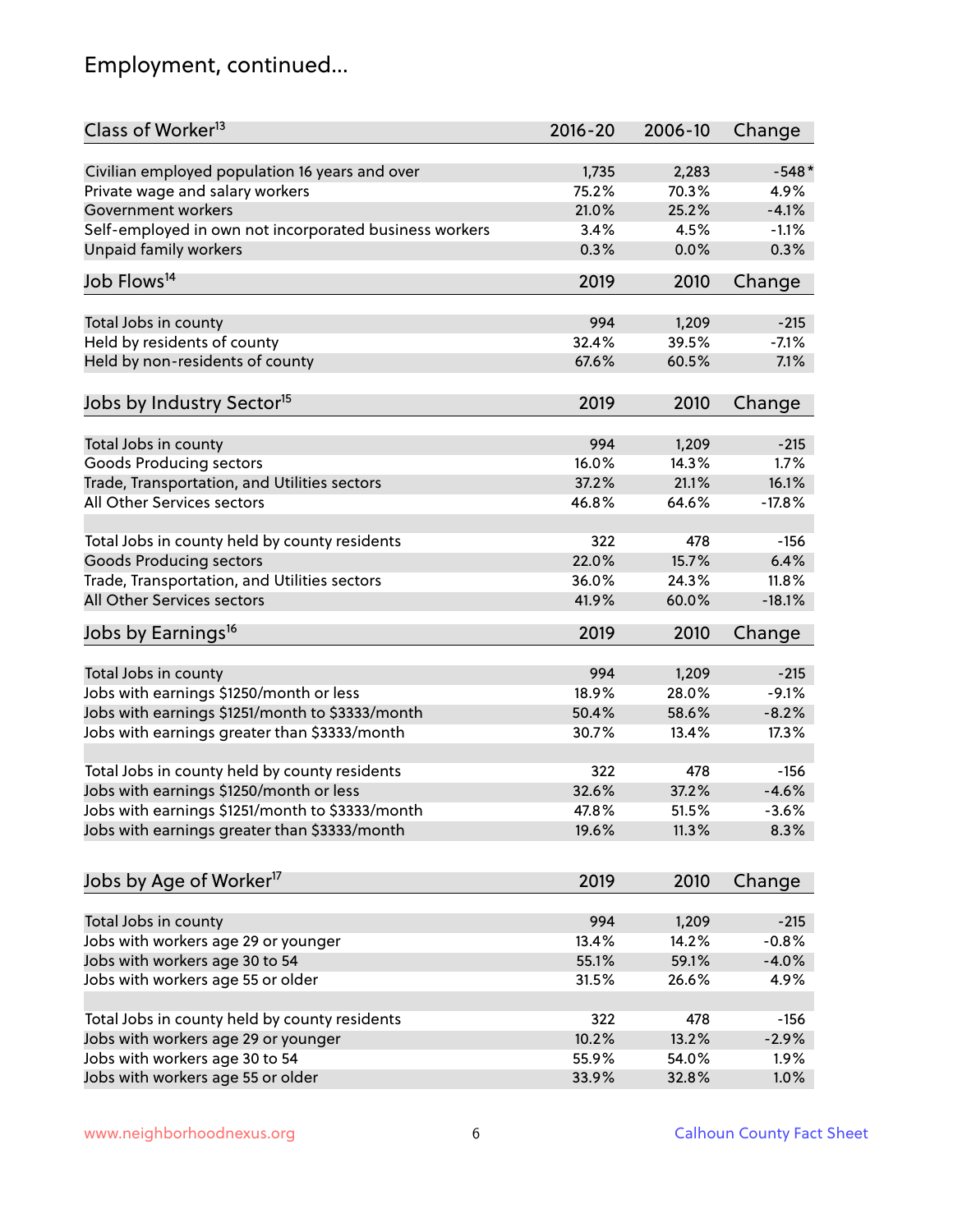#### Education

| Early Learning <sup>18</sup>                        |             |         | 2022    |
|-----------------------------------------------------|-------------|---------|---------|
| Licensed Capacity of Early Learning Centers         |             |         | 110     |
| Licenced capacity per 1,000 children ages 0-4       |             |         | 462.2   |
|                                                     |             |         |         |
| School Enrollment <sup>19</sup>                     | 2022        | 2010    | Change  |
| <b>Enrolled in Public School</b>                    | 470         | 669     | $-199$  |
| White                                               | 1.5%        | 0.0%    | 1.5%    |
| <b>Black or African-American</b>                    | 93.8%       | 93.0%   | 0.9%    |
| Asian                                               | 0.0%        | 0.0%    | 0.0%    |
| Native American                                     | 0.0%        | 0.0%    | 0.0%    |
| Pacific Islander                                    | 0.0%        | 0.0%    | 0.0%    |
| <b>Biracial or Multi-Racial</b>                     | 1.1%        | 0.0%    | 1.1%    |
| Hispanic or Latino                                  | 3.6%        | 0.0%    | 3.6%    |
|                                                     |             |         |         |
| Georgia Milestones: 3rd Grade Reading <sup>20</sup> |             |         | 2019    |
| <b>Number of Students Tested</b>                    |             |         | 35      |
| Proficient or Distinguished                         |             |         | 14.3%   |
| Georgia Milestones: 8th Grade Math <sup>21</sup>    |             |         | 2019    |
| <b>Number of Students Tested</b>                    |             |         | 47      |
| Proficient or Distinguished                         |             |         | 6.4%    |
|                                                     |             |         |         |
| Graduation Rates <sup>22</sup>                      | 2021        | 2012    | Change  |
|                                                     |             |         |         |
| Cohort                                              | 43          | 39      | 4       |
| <b>High School Graduation Rate</b>                  | 88.4%       | 74.4%   | 14.0%   |
| Educational Attainment <sup>23</sup>                | $2016 - 20$ | 2006-10 | Change  |
|                                                     |             |         |         |
| Population 25 years and over                        | 4,685       | 4,522   | $163*$  |
| Less than 9th grade                                 | 7.7%        | 10.0%   | $-2.4%$ |
| 9th to 12th grade, no diploma                       | 16.8%       | 21.7%   | $-4.9%$ |
| High school graduate (includes equivalency)         | 37.0%       | 36.9%   | $0.0\%$ |
| Some college, no degree                             | 22.5%       | 18.2%   | 4.3%    |
| Associate's degree                                  | 4.2%        | 4.5%    | $-0.3%$ |
| Bachelor's degree                                   | 8.4%        | 6.5%    | 2.0%    |
| Graduate or professional degree                     | 3.4%        | 2.2%    | 1.2%    |
| Percent high school graduate or higher              | 75.5%       | 68.3%   | 7.3%    |
| Percent bachelor's degree or higher                 | 11.8%       | 8.7%    | 3.2%    |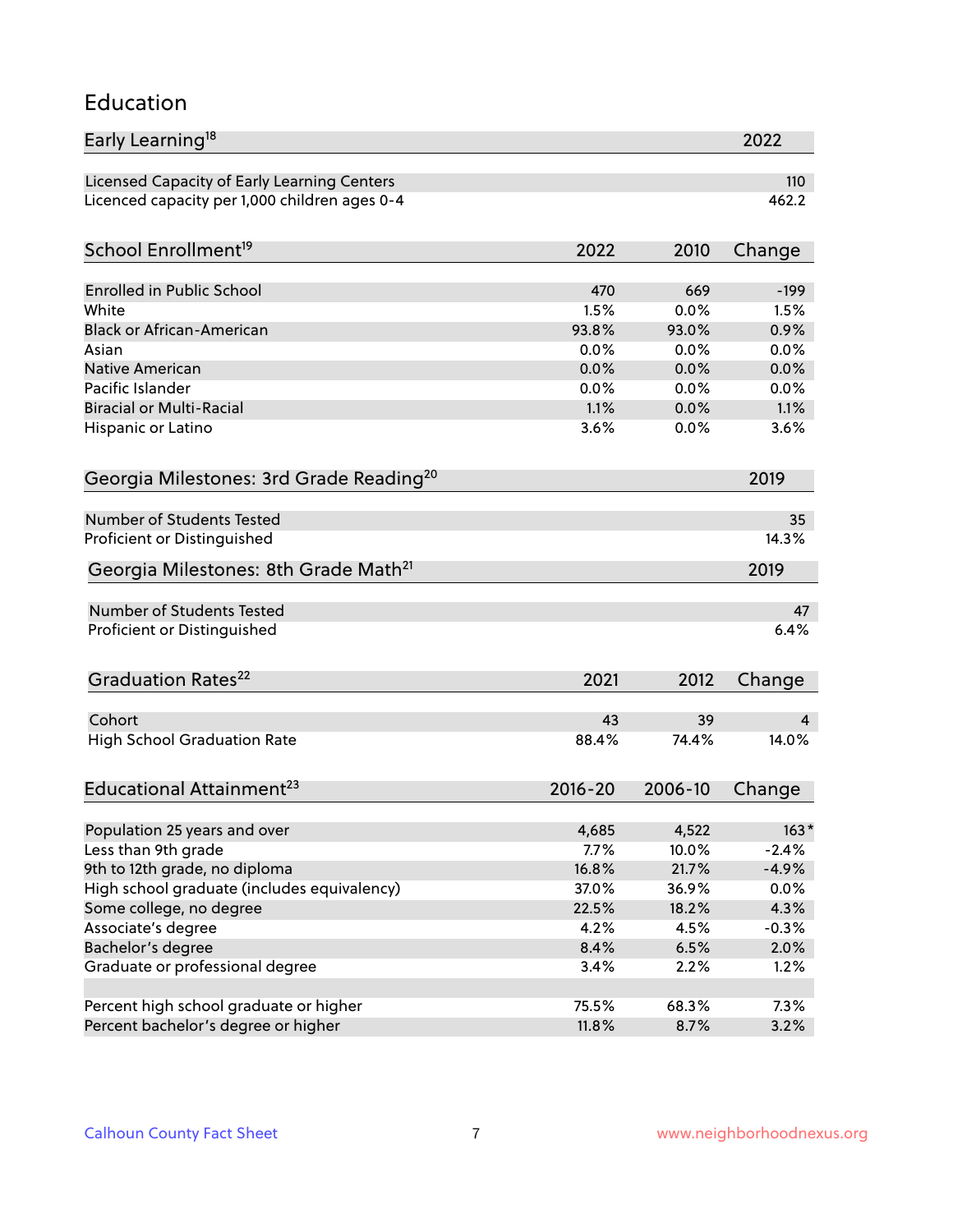### Housing

| Households by Type <sup>24</sup>                     | 2016-20       | 2006-10       | Change         |
|------------------------------------------------------|---------------|---------------|----------------|
|                                                      |               |               |                |
| <b>Total households</b>                              | 1,726         | 1,746         | $-20$          |
| Family households (families)                         | 70.5%         | 63.6%         | 6.8%           |
| With own children under 18 years                     | 32.0%         | 25.8%         | 6.2%           |
| Married-couple family                                | 36.4%         | 43.9%         | $-7.5%$        |
| With own children of the householder under 18 years  | 13.0%         | 13.4%         | $-0.4%$        |
| Male householder, no wife present, family            | 5.6%          | 1.8%          | $3.8\%$ *      |
| With own children of the householder under 18 years  | 2.7%          | 1.3%          | 1.3%           |
| Female householder, no husband present, family       | 28.4%         | 17.9%         | 10.5%*         |
| With own children of the householder under 18 years  | 16.3%         | 11.1%         | 5.2%           |
| Nonfamily households                                 | 29.5%         | 36.4%         | $-6.8%$        |
| Householder living alone                             | 22.7%         | 34.1%         | $-11.5%$       |
| 65 years and over                                    | 12.8%         | 15.2%         | $-2.4%$        |
| Households with one or more people under 18 years    | 35.9%         | 31.4%         | 4.5%           |
| Households with one or more people 65 years and over | 38.2%         | 30.6%         | $7.7\%$ *      |
|                                                      |               |               |                |
| Average household size                               | 2.56          | 2.69          | $-0.12$        |
| Average family size                                  | 3.03          | 3.56          | $-0.53$        |
| Housing Occupancy <sup>25</sup>                      | $2016 - 20$   | 2006-10       | Change         |
|                                                      |               |               |                |
| Total housing units                                  | 2,398         | 2,405         | $-7$           |
| Occupied housing units                               | 72.0%         | 72.6%         | $-0.6%$        |
| Vacant housing units                                 | 28.0%         | 27.4%         | 0.6%           |
| Homeowner vacancy rate                               | 1.0           | 1.3           | $-0.3$         |
| Rental vacancy rate                                  | 3.0           | 6.8           | $-3.8$         |
|                                                      |               |               |                |
| Units in Structure <sup>26</sup>                     | $2016 - 20$   | 2006-10       | Change         |
| Total housing units                                  | 2,398         | 2,405         | -7             |
| 1-unit, detached                                     | 61.9%         | 70.9%         | $-9.0\%$ *     |
| 1-unit, attached                                     | 0.2%          | 0.3%          | $-0.2%$        |
| 2 units                                              | 2.4%          | 4.0%          | $-1.7%$        |
| 3 or 4 units                                         | 1.6%          | 1.4%          | 0.2%           |
| 5 to 9 units                                         | 2.0%          | 4.2%          | $-2.1%$        |
|                                                      | 1.2%          |               | 1.2%           |
| 10 to 19 units                                       |               | 0.0%          |                |
| 20 or more units<br>Mobile home                      | 0.8%<br>28.9% | 0.2%<br>18.9% | 0.5%<br>10.0%* |
| Boat, RV, van, etc.                                  | 1.0%          | 0.0%          | $1.0\%$        |
|                                                      |               |               |                |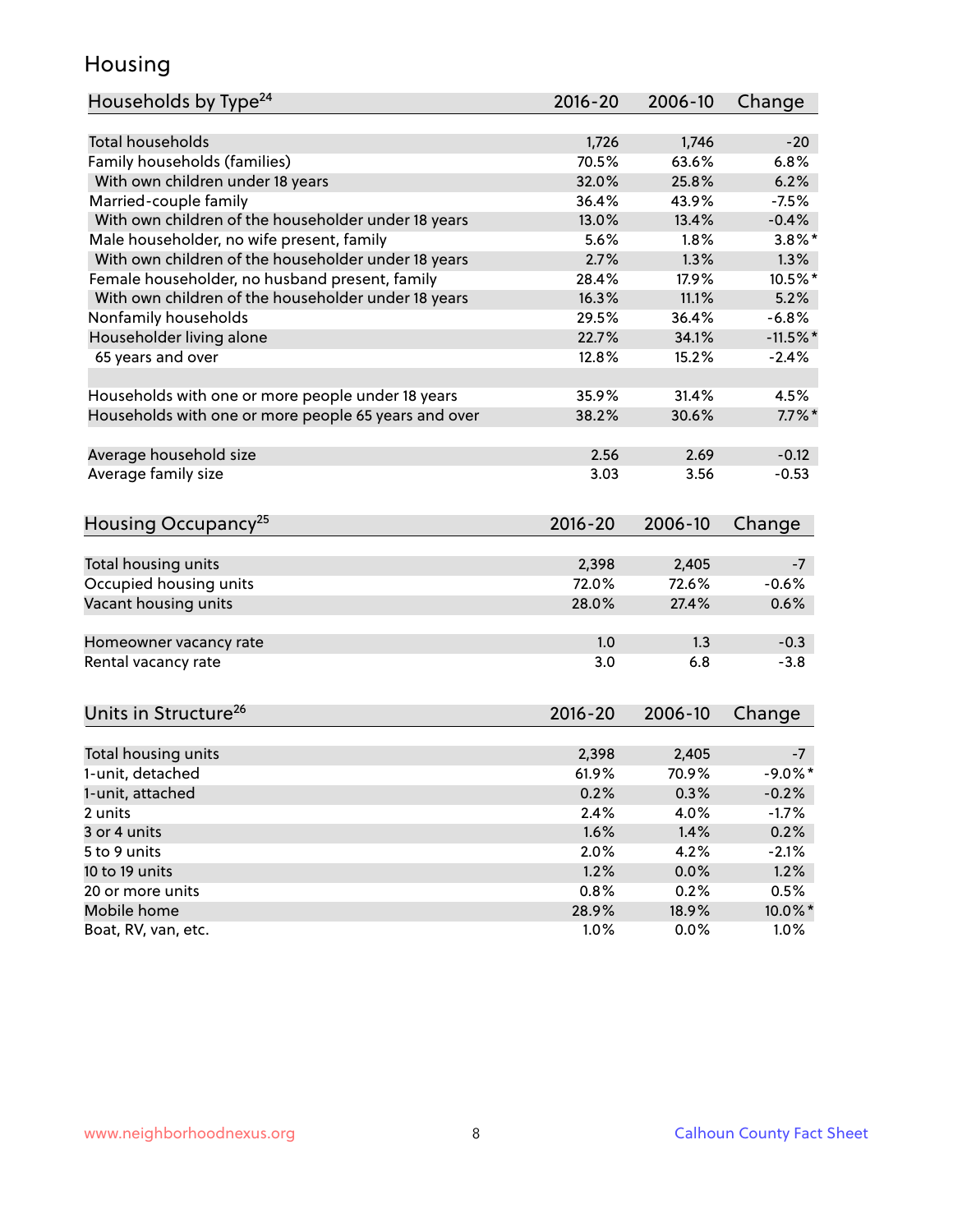# Housing, Continued...

| Year Structure Built <sup>27</sup>             | 2016-20        | 2006-10        | Change           |
|------------------------------------------------|----------------|----------------|------------------|
|                                                |                |                |                  |
| Total housing units<br>Built 2014 or later     | 2,398<br>0.1%  | 2,405<br>(X)   | $-7$<br>(X)      |
| Built 2010 to 2013                             | 4.2%           | (X)            | (X)              |
| Built 2000 to 2009                             | 9.8%           | 2.7%           | $7.1\%$ *        |
|                                                | 14.9%          | 13.2%          | 1.7%             |
| Built 1990 to 1999                             |                |                | $-1.2%$          |
| Built 1980 to 1989                             | 11.7%          | 12.9%          |                  |
| Built 1970 to 1979<br>Built 1960 to 1969       | 17.2%          | 26.2%<br>15.7% | $-9.0\%$ *       |
|                                                | 11.1%          |                | $-4.7%$          |
| Built 1950 to 1959                             | 10.1%          | 10.6%          | $-0.6%$          |
| Built 1940 to 1949                             | 9.5%           | 8.1%           | 1.4%             |
| Built 1939 or earlier                          | 11.5%          | 10.6%          | 0.9%             |
| Housing Tenure <sup>28</sup>                   | 2016-20        | 2006-10        | Change           |
|                                                |                |                |                  |
| Occupied housing units                         | 1,726<br>68.0% | 1,746<br>70.6% | $-20$<br>$-2.6%$ |
| Owner-occupied                                 | 32.0%          | 29.4%          | 2.6%             |
| Renter-occupied                                |                |                |                  |
| Average household size of owner-occupied unit  | 2.41           | 2.70           | $-0.29$          |
| Average household size of renter-occupied unit | 2.89           | 2.66           | 0.23             |
| Residence 1 Year Ago <sup>29</sup>             | 2016-20        | 2006-10        | Change           |
|                                                | 6,293          | 6,406          | $-113*$          |
| Population 1 year and over<br>Same house       | 78.5%          | 81.1%          | $-2.7%$          |
|                                                |                |                |                  |
| Different house in the U.S.                    | 21.4%          | 18.9%          | 2.5%             |
| Same county                                    | 5.3%           | 4.3%           | 1.1%             |
| Different county                               | 16.0%          | 14.6%          | 1.5%             |
| Same state                                     | 15.7%          | 13.8%          | 1.9%             |
| Different state<br>Abroad                      | 0.3%<br>0.2%   | 0.8%<br>0.0%   | $-0.4%$<br>0.2%  |
|                                                |                |                |                  |
| Value of Housing Unit <sup>30</sup>            | 2016-20        | 2006-10        | Change           |
| Owner-occupied units                           | 1,174          | 1,233          | $-59$            |
| Less than \$50,000                             | 52.6%          | 34.8%          | 17.8%*           |
| \$50,000 to \$99,999                           | 25.7%          | 39.7%          | $-14.0\%$ *      |
| \$100,000 to \$149,999                         | 10.2%          | 14.1%          | $-3.9%$          |
| \$150,000 to \$199,999                         | 3.7%           | 5.8%           | $-2.1%$          |
| \$200,000 to \$299,999                         | 3.8%           | 3.0%           | 0.8%             |
| \$300,000 to \$499,999                         | 3.9%           | 0.7%           | 3.2%             |
| \$500,000 to \$999,999                         | 0.0%           | 0.0%           | $0.0\%$          |
| \$1,000,000 or more                            | 0.0%           | 1.8%           | $-1.8%$          |
| Median (dollars)                               | 48,700         | 61,700         | $-13,000*$       |
| Mortgage Status <sup>31</sup>                  | 2016-20        | 2006-10        | Change           |
|                                                |                |                |                  |
| Owner-occupied units                           | 1,174          | 1,233          | $-59$            |
| Housing units with a mortgage                  | 39.8%          | 45.5%          | $-5.7%$          |
| Housing units without a mortgage               | 60.2%          | 54.5%          | 5.7%             |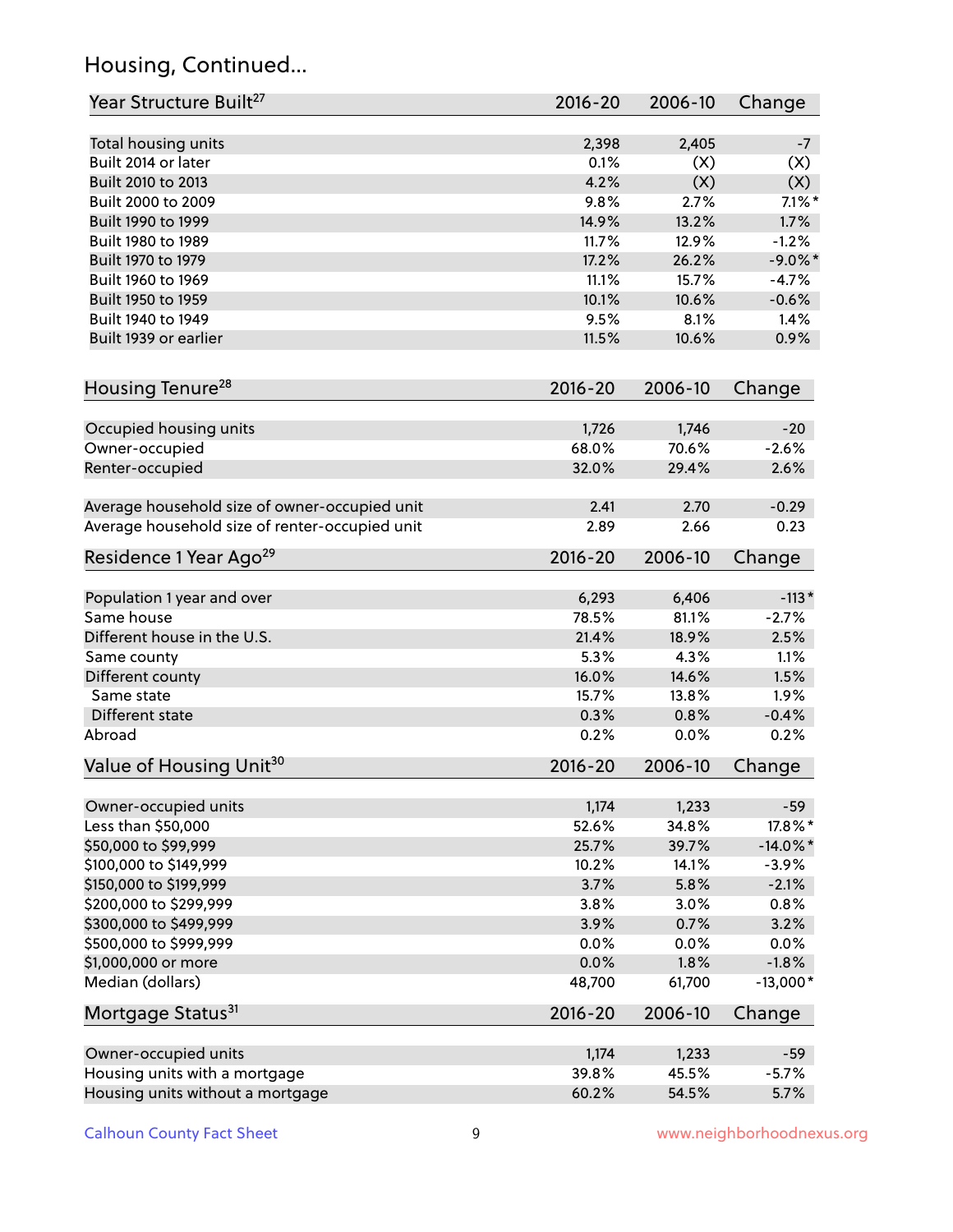# Housing, Continued...

| Selected Monthly Owner Costs <sup>32</sup>                                            | 2016-20     | 2006-10                  | Change      |
|---------------------------------------------------------------------------------------|-------------|--------------------------|-------------|
| Housing units with a mortgage                                                         | 467         | 561                      | $-94$       |
| Less than \$300                                                                       | 0.0%        | 0.0%                     | 0.0%        |
| \$300 to \$499                                                                        | 1.5%        | 7.5%                     | $-6.0%$     |
| \$500 to \$999                                                                        | 58.0%       | 66.8%                    | $-8.8%$     |
| \$1,000 to \$1,499                                                                    | 31.9%       | 22.1%                    | 9.8%        |
| \$1,500 to \$1,999                                                                    | 4.9%        | 3.6%                     | 1.4%        |
| \$2,000 to \$2,999                                                                    | 3.6%        | 0.0%                     | 3.6%        |
| \$3,000 or more                                                                       | 0.0%        | 0.0%                     | 0.0%        |
| Median (dollars)                                                                      | 967         | 713                      | 254*        |
|                                                                                       |             |                          |             |
| Housing units without a mortgage                                                      | 707         | 672                      | 35          |
| Less than \$150                                                                       | 1.0%        | 3.6%                     | $-2.6%$     |
| \$150 to \$249                                                                        | 31.1%       | 16.1%                    | 15.0%*      |
| \$250 to \$349                                                                        | 12.7%       | 34.4%                    | $-21.6%$ *  |
| \$350 to \$499                                                                        | 31.4%       | 32.4%                    | $-1.0%$     |
| \$500 to \$699                                                                        | 16.4%       | 7.9%                     | 8.5%        |
| \$700 or more                                                                         | 7.4%        | 5.7%                     | 1.7%        |
| Median (dollars)                                                                      | 367         | 340                      | 27          |
| Selected Monthly Owner Costs as a Percentage of<br>Household Income <sup>33</sup>     | $2016 - 20$ | 2006-10                  | Change      |
| Housing units with a mortgage (excluding units where<br>SMOCAPI cannot be computed)   | 464         | 561                      | $-97$       |
| Less than 20.0 percent                                                                | 50.9%       | 42.6%                    | 8.3%        |
| 20.0 to 24.9 percent                                                                  | 9.7%        | 16.6%                    | $-6.9%$     |
| 25.0 to 29.9 percent                                                                  | 9.1%        | 6.4%                     | 2.6%        |
| 30.0 to 34.9 percent                                                                  | 6.7%        | 13.4%                    | $-6.7%$     |
| 35.0 percent or more                                                                  | 23.7%       | 21.0%                    | 2.7%        |
| Not computed                                                                          | 3           | 0                        | 3           |
| Housing unit without a mortgage (excluding units where<br>SMOCAPI cannot be computed) | 692         | 665                      | 27          |
| Less than 10.0 percent                                                                | 45.8%       | 28.9%                    | 16.9%*      |
| 10.0 to 14.9 percent                                                                  | 13.3%       | 18.9%                    | $-5.7%$     |
| 15.0 to 19.9 percent                                                                  | 15.5%       | 11.3%                    | 4.2%        |
| 20.0 to 24.9 percent                                                                  | 3.8%        | 17.0%                    | $-13.2\%$ * |
| 25.0 to 29.9 percent                                                                  | 8.5%        | 7.5%                     | 1.0%        |
| 30.0 to 34.9 percent                                                                  | 2.5%        | 2.9%                     | $-0.4%$     |
| 35.0 percent or more                                                                  | 10.7%       | 13.5%                    | $-2.8%$     |
| Not computed                                                                          | 15          | $\overline{\phantom{a}}$ | 8           |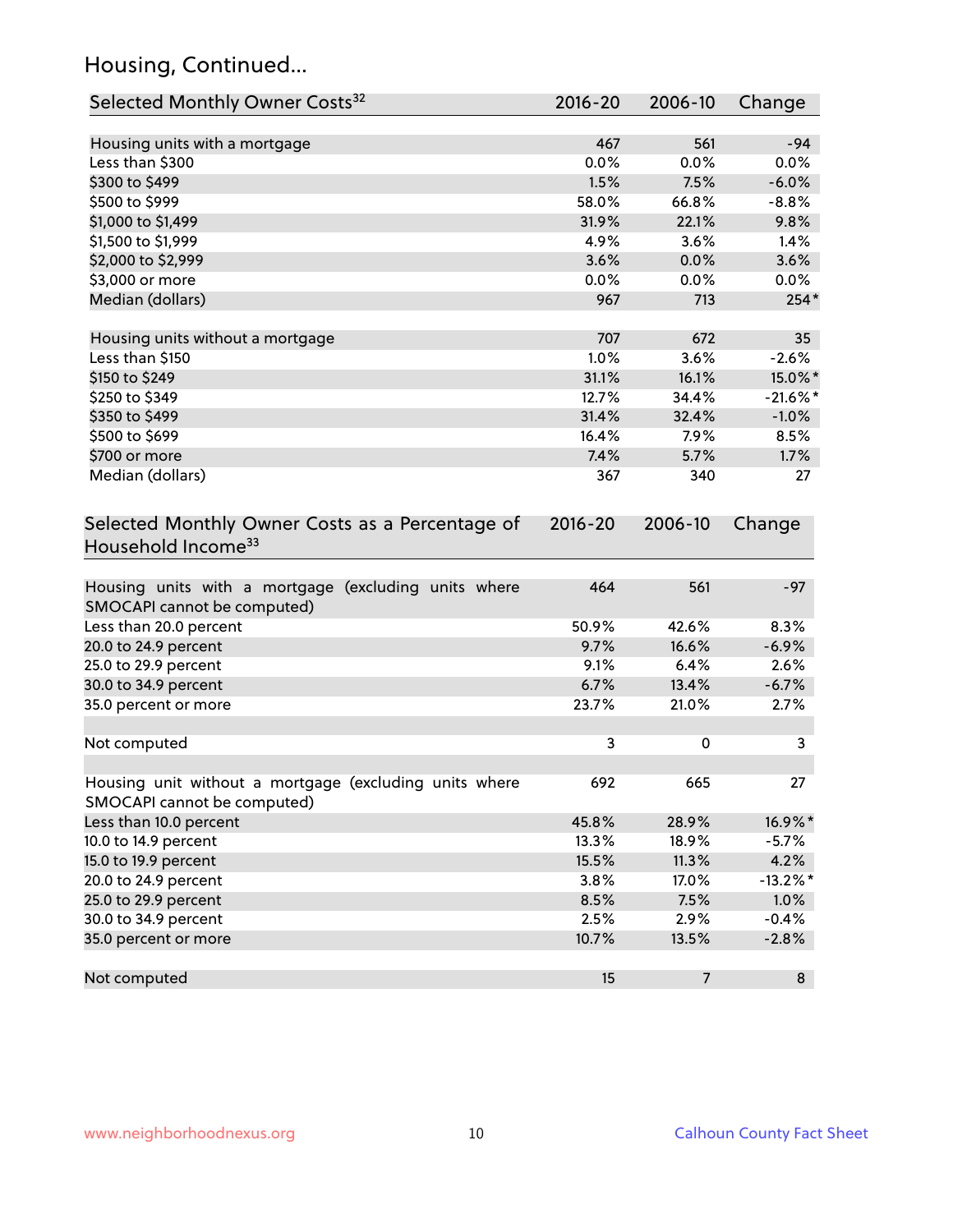### Housing, Continued...

| Gross Rent <sup>34</sup>                                                       | $2016 - 20$ | $2006 - 10$ | Change     |
|--------------------------------------------------------------------------------|-------------|-------------|------------|
|                                                                                |             |             |            |
| Occupied units paying rent                                                     | 421         | 430         | $-9$       |
| Less than \$200                                                                | 11.4%       | 3.0%        | 8.4%       |
| \$200 to \$499                                                                 | 28.7%       | 63.3%       | $-34.5%$ * |
| \$500 to \$749                                                                 | 29.9%       | 28.6%       | $1.3\%$    |
| \$750 to \$999                                                                 | 24.2%       | 4.7%        | 19.6%      |
| \$1,000 to \$1,499                                                             | 5.7%        | 0.5%        | 5.2%       |
| \$1,500 to \$1,999                                                             | 0.0%        | 0.0%        | $0.0\%$    |
| \$2,000 or more                                                                | $0.0\%$     | 0.0%        | $0.0\%$    |
| Median (dollars)                                                               | 596         | 456         | $140*$     |
| No rent paid                                                                   | 131         | 83          | 48         |
| Gross Rent as a Percentage of Household Income <sup>35</sup>                   | $2016 - 20$ | 2006-10     | Change     |
| Occupied units paying rent (excluding units where GRAPI<br>cannot be computed) | 408         | 425         | $-17$      |
| Less than 15.0 percent                                                         | 30.1%       | 19.3%       | 10.9%      |
| 15.0 to 19.9 percent                                                           | 11.8%       | 18.6%       | $-6.8%$    |
| 20.0 to 24.9 percent                                                           | 9.1%        | 6.1%        | $3.0\%$    |
| 25.0 to 29.9 percent                                                           | 13.5%       | 5.2%        | $8.3\%$ *  |
| 30.0 to 34.9 percent                                                           | 5.4%        | 11.5%       | $-6.1%$    |
| 35.0 percent or more                                                           | 30.1%       | 39.3%       | $-9.1%$    |

Not computed and the set of the set of the set of the set of the set of the set of the set of the set of the set of the set of the set of the set of the set of the set of the set of the set of the set of the set of the set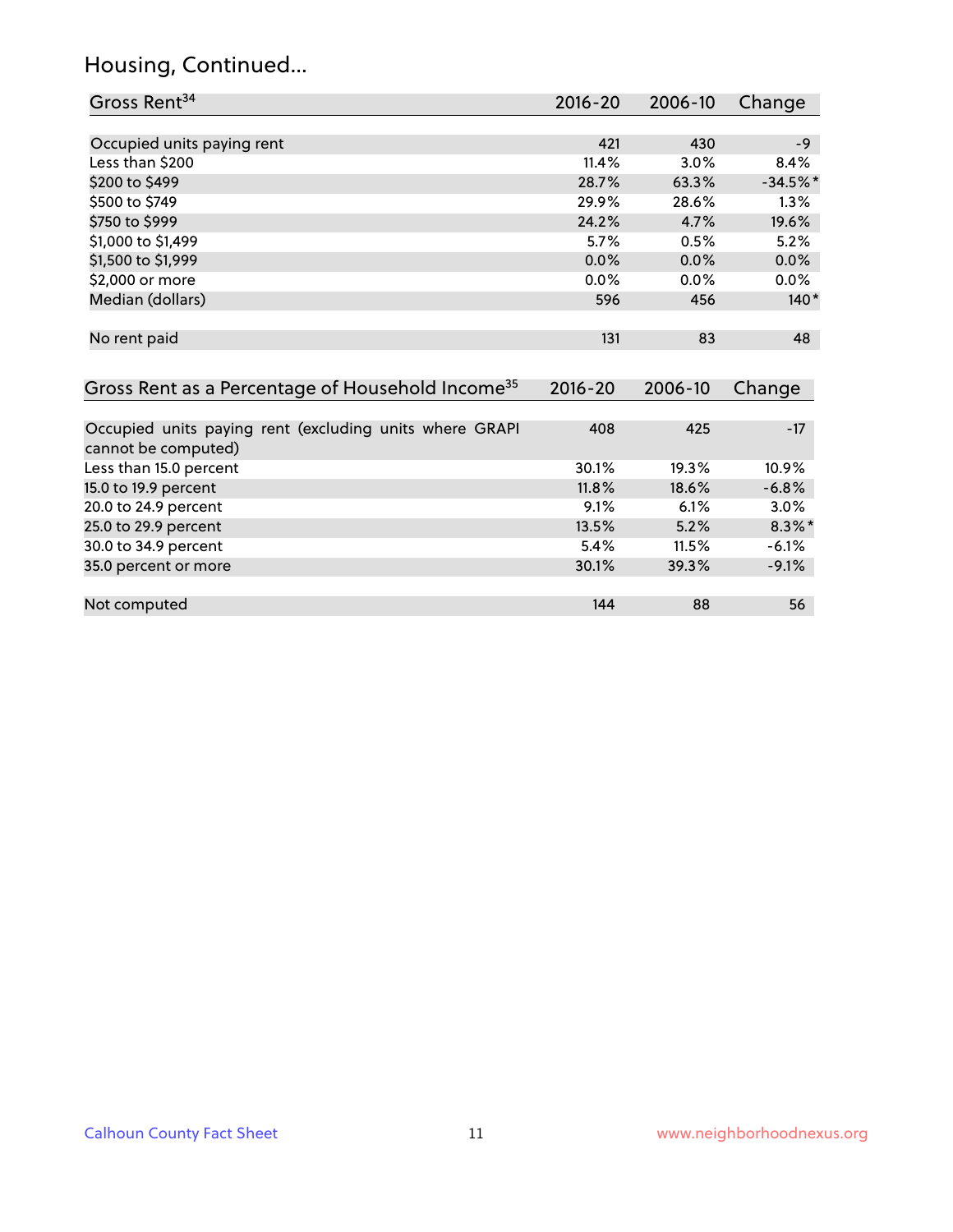# Community Involvement

| Voter Registration and Turnout <sup>36</sup> | 2020  |
|----------------------------------------------|-------|
|                                              |       |
| Active registered voters                     | 3.136 |
| Number voted in Presidential election        | 2.170 |
| Percent voted in Presidential election       | 69.2% |

## Transportation

| Commuting to Work <sup>37</sup>           | 2016-20     | 2006-10 | Change      |
|-------------------------------------------|-------------|---------|-------------|
|                                           |             |         |             |
| Workers 16 years and over                 | 1,694       | 2,265   | $-571*$     |
| Car, truck, or van - drove alone          | 83.1%       | 55.9%   | 27.1%*      |
| Car, truck, or van - carpooled            | 8.7%        | 16.4%   | $-7.6\%$ *  |
| Public transportation (excluding taxicab) | $0.0\%$     | 24.1%   | $-24.1\%$ * |
| Walked                                    | 2.4%        | 0.8%    | $1.6\%$ *   |
| Other means                               | $0.0\%$     | $0.0\%$ | $0.0\%$     |
| Worked at home                            | 5.8%        | 2.8%    | 3.0%        |
|                                           |             |         |             |
| Mean travel time to work (minutes)        | 23.3        | 20.1    | 3.3         |
|                                           |             |         |             |
| Vehicles Available <sup>38</sup>          | $2016 - 20$ | 2006-10 | Change      |
|                                           |             |         |             |
| Occupied housing units                    | 1,726       | 1,746   | $-20$       |
| No vehicles available                     | $9.0\%$     | 14.8%   | $-5.7\%$ *  |
| 1 vehicle available                       | 33.3%       | 32.3%   | 1.0%        |
| 2 vehicles available                      | 33.6%       | 35.0%   | $-1.4%$     |
| 3 or more vehicles available              | 24.1%       | 17.9%   | 6.2%        |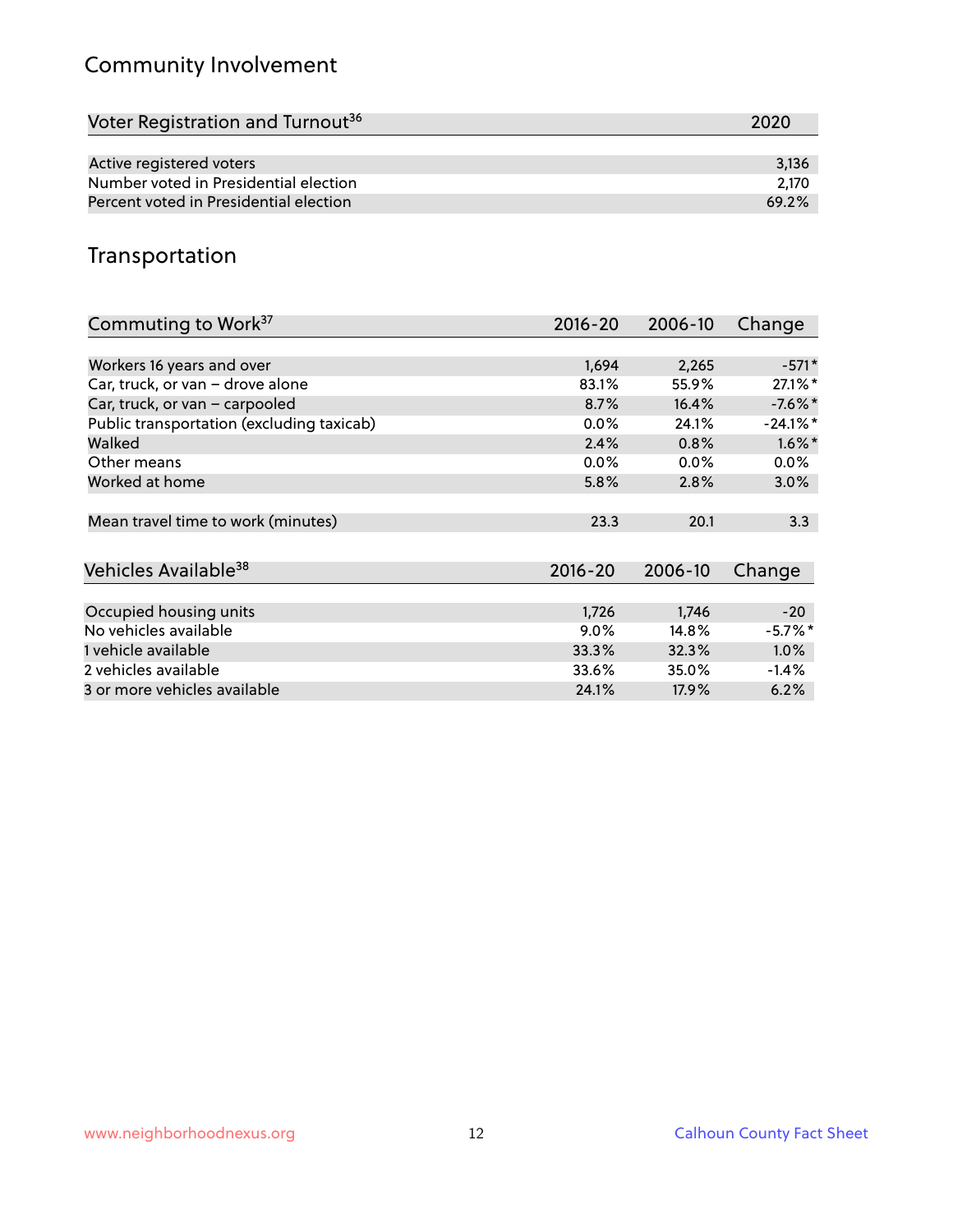#### Health

| Health Insurance coverage <sup>39</sup> | 2016-20 |
|-----------------------------------------|---------|
|-----------------------------------------|---------|

| Civilian Noninstitutionalized Population                | 4,423 |
|---------------------------------------------------------|-------|
| With health insurance coverage                          | 84.7% |
| With private health insurance coverage                  | 49.7% |
| With public health coverage                             | 43.8% |
| No health insurance coverage                            | 15.3% |
| Civilian Noninstitutionalized Population Under 19 years | 1,202 |
| No health insurance coverage                            | 8.2%  |
| Civilian Noninstitutionalized Population 19 to 64 years | 2,362 |
| In labor force:                                         | 1,746 |
| Employed:                                               | 1,531 |
| With health insurance coverage                          | 78.2% |
| With private health insurance coverage                  | 30.2% |
| With public coverage                                    | 6.1%  |
| No health insurance coverage                            | 21.8% |
| Unemployed:                                             | 215   |
| With health insurance coverage                          | 58.1% |
| With private health insurance coverage                  | 30.2% |
| With public coverage                                    | 27.9% |
| No health insurance coverage                            | 41.9% |
| Not in labor force:                                     | 616   |
| With health insurance coverage                          | 74.8% |
| With private health insurance coverage                  | 27.3% |
| With public coverage                                    | 54.7% |
| No health insurance coverage                            | 25.2% |

| <b>Health Factors</b> | <b>Most Recent</b> |
|-----------------------|--------------------|
|                       |                    |

| Premature Death (YPLL before age 75 per 100,000 population, age-adjusted) <sup>40</sup> | 7,844.3  |
|-----------------------------------------------------------------------------------------|----------|
| Average number of Physically Unhealthy Days <sup>41</sup>                               | 5.9      |
| Average number of Mentally Unhealthy Days <sup>42</sup>                                 | 5.8      |
| Low Birthweight Births <sup>43</sup>                                                    | $10.4\%$ |
| Diabetes Prevalence <sup>44</sup>                                                       | 18.3%    |
| HIV Prevalence (per 100,000 population) <sup>45</sup>                                   | 565.6    |
| Rate, Deduplicated ER Visits for Asthma, Ages 0-17 <sup>46</sup>                        | 972.1    |